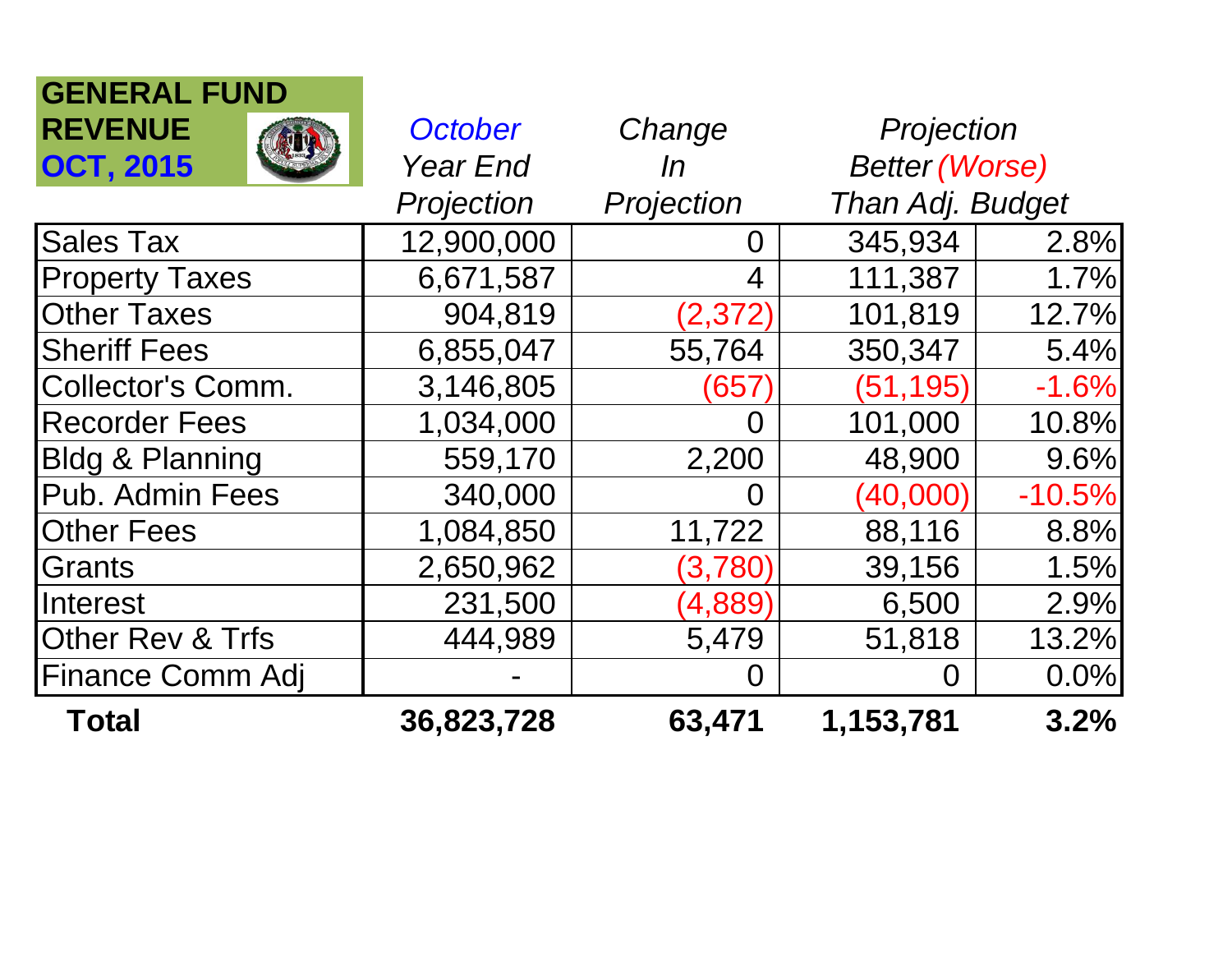| <b>GENERAL FUND</b>               |            |                       |                         |         |
|-----------------------------------|------------|-----------------------|-------------------------|---------|
| <b>EXPENDITURES</b>               | October    | Change                | Projection              |         |
| <b>AUR</b><br><b>OCT, 2015</b>    | Year End   | In Projection         | <b>Better (Worse)</b>   |         |
|                                   | Projection | <b>Better (Worse)</b> | <b>Than Budget</b>      |         |
| <b>Circuit Courts &amp; Clerk</b> | 2,103,998  | 9,559                 | (1, 310)                | $-0.1%$ |
| <b>Juvenile</b>                   | 3,818,979  | 0                     | 481,730                 | 11.2%   |
| <b>Prosecuting Attorney</b>       | 3,322,543  | 0                     | 297,845                 | 8.2%    |
| <b>Sheriff</b>                    | 4,865,479  | 37,412                | 141,497)                | $-3.0%$ |
| Jail                              | 6,664,043  | 57,394                | 116,477                 | 1.7%    |
| Collector                         | 556,306    | $(1{,}000)$           | (1,000)                 | $-0.2%$ |
| <b>County Clerk</b>               | 557,234    | 0                     | 22,655                  | 3.9%    |
| <b>Finance Departments</b>        | 608,082    | 2,974                 | 69,202                  | 10.2%   |
| <b>Public Administrator</b>       | 414,549    | O                     | (973)                   | $-0.2%$ |
| Recorder                          | 335,787    | $\overline{0}$        | 29,596                  | 8.1%    |
| <b>County Commission</b>          | 405,376    | (520)                 | (1,784)                 | $-0.4%$ |
| <b>Human Resources</b>            | 198,819    | 9,561                 | 4,977                   | 2.4%    |
| Purchasing                        | 172,860    | (6,516)               | 13,874                  | 7.4%    |
| <b>General Services</b>           | 220,300    | 0                     | 893                     | 0.4%    |
| <b>Pre-Trial</b>                  | 141,390    | 17,625                | 17,625                  | 11.1%   |
| <b>Information Systems</b>        | 1,863,351  | 28,351                | 327,454                 | 14.9%   |
| <b>Emergency Mgmt</b>             | 751,140    | 22,911                | 24,272                  | 3.1%    |
| <b>Resource Mgmt</b>              | 1,063,458  | (9,044)               | 84,254                  | 7.3%    |
| <b>Building Operations</b>        | 1,350,021  | (24, 835)             | 68,477                  | 4.8%    |
| <b>Vehicle Operations</b>         | 886,488    | 4,556                 | 94,182                  | 9.6%    |
| <b>Utilities</b>                  | 797,000    | O                     | $\left(22,\!000\right)$ | $-2.8%$ |
| Non-Departmental                  | 2,444,213  | $\overline{0}$        | 83,512                  | 3.3%    |
| <b>Supplement LEST 1</b>          | 1,245,280  | 23,468                | 405                     | 0.0%    |
| <b>Debt Service</b>               | 577,671    | (187, 133)            | 833,479                 | 59.1%   |
| Contingency                       |            | $\Omega$              | 1,062,450               | 100.0%  |
| Finance Comm Adj                  | (852, 136) | 10,859                | 852,136                 | 0.0%    |
| <b>TOTALS</b>                     | 34,512,231 | (4, 380)              | 4,316,929               | 11.1%   |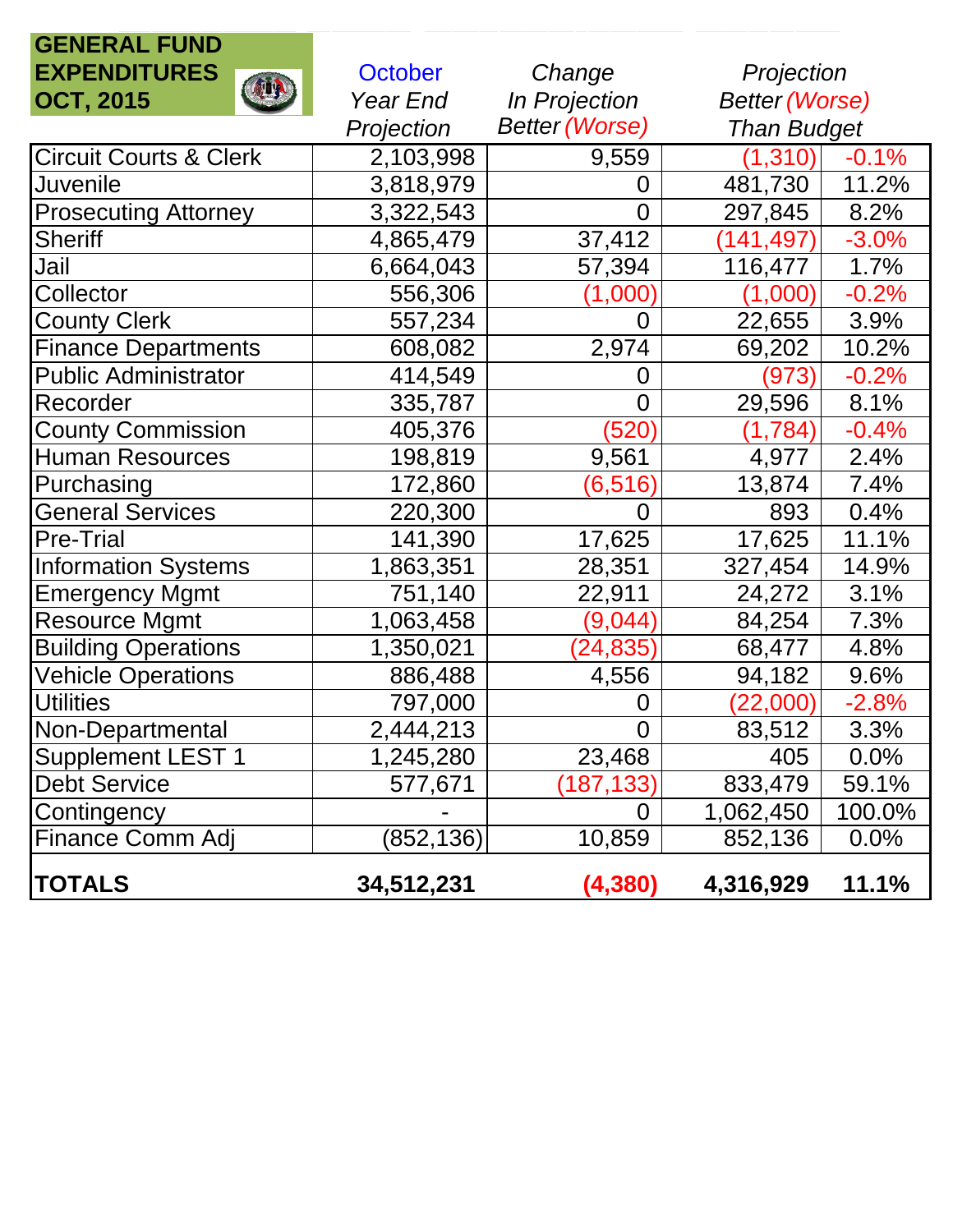

GREENE COUNTY, MISSOURIGENERAL FUND October 2015

| <b>Beginning</b> | <b>Projected</b> | <b>Projected</b> | <b>Estimated</b>   | 10,000,000 |
|------------------|------------------|------------------|--------------------|------------|
| <b>Balance</b>   | <b>Revenues</b>  | <b>Expenses</b>  | <b>End Balance</b> | 9,500,000  |
|                  |                  |                  |                    | 9,000,000  |
| 9,433,191        | 36,823,728       | (34, 512, 231)   | 11,744,687         | 8,500,000  |

| <b>Estimated Change in Balance This Period:</b> | 2,311,496 |
|-------------------------------------------------|-----------|
| <b>Estimated Change in Balance Last Period:</b> | 2,252,405 |



|                  | 12,000,000 |    |
|------------------|------------|----|
| <b>Preferred</b> | 11,500,000 |    |
| <b>Operating</b> | 11,000,000 |    |
| <b>Zone</b>      | 10,500,000 |    |
|                  | 10,000,000 |    |
|                  | 9,500,000  | е  |
|                  | 9,000,000  |    |
|                  | 8,500,000  | 7  |
|                  | 8,000,000  |    |
| 90 Day           | 7,500,000  | 6  |
| <b>Operating</b> | 7,000,000  | 5  |
| <b>Reserves</b>  | 6,500,000  |    |
|                  | 6,000,000  |    |
|                  | 5,500,000  |    |
|                  | 5,000,000  |    |
|                  | 4,500,000  |    |
|                  | 4,000,000  |    |
| Minimum          | 3,500,000  |    |
| Cash             | 3,000,000  |    |
| <b>Reserves</b>  | 2,500,000  |    |
|                  |            |    |
|                  | 2,000,000  |    |
|                  | 1,500,000  |    |
|                  | 1,000,000  | ٠d |
|                  | 500,000    |    |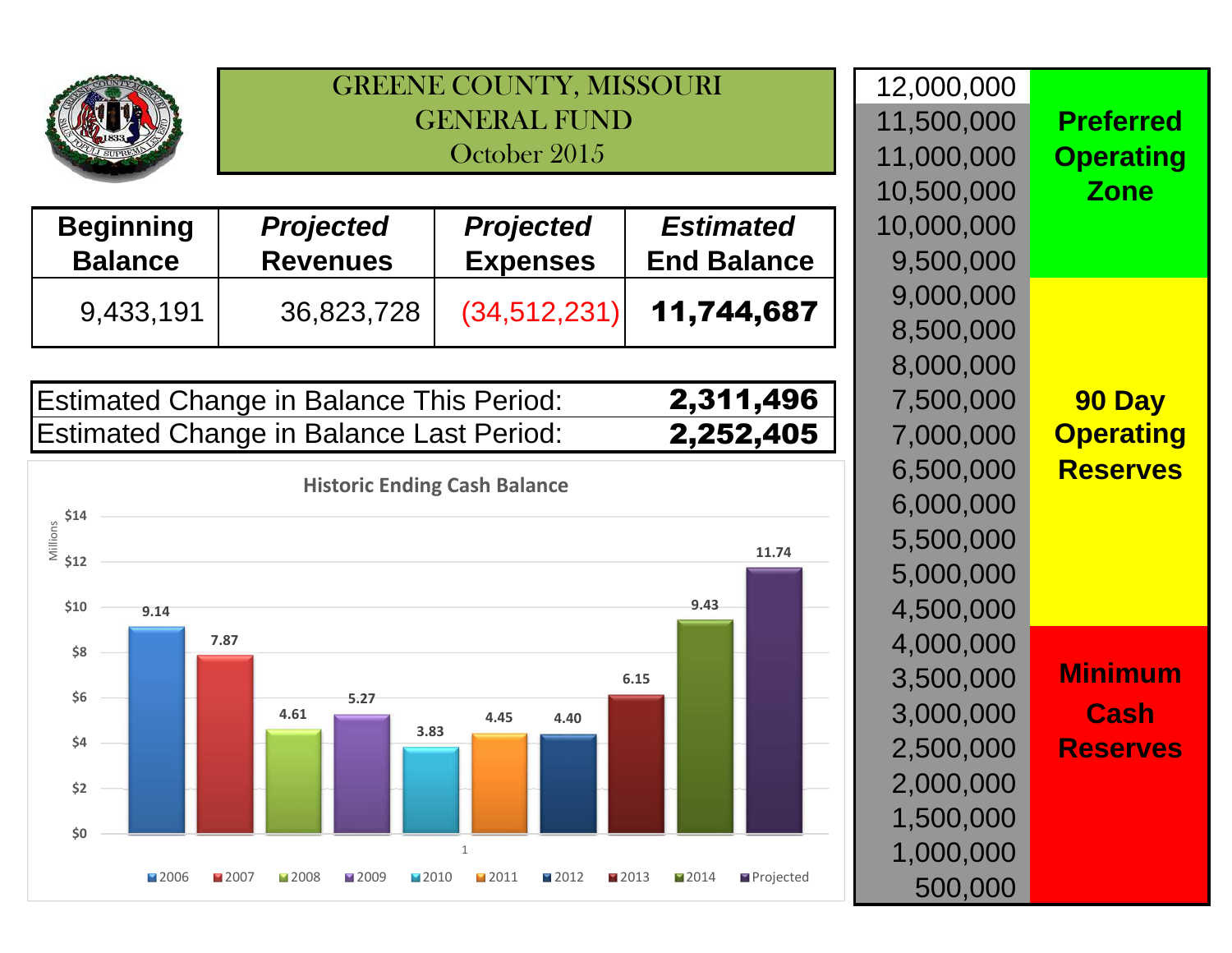| <b>ASSESSOR REPORT</b> |                  |                  |                       | 5,000,000<br>4,750,000<br>4,500,000 |                  |
|------------------------|------------------|------------------|-----------------------|-------------------------------------|------------------|
|                        |                  |                  |                       | 4,250,000                           |                  |
| <b>Beginning</b>       | <b>Projected</b> | <b>Projected</b> | <b>Estimated</b>      | 4,000,000                           | <b>Preferred</b> |
| <b>Balance</b>         | <b>Revenues</b>  | <b>Expenses</b>  | <b>End Balance</b>    | 3,750,000                           | <b>Operating</b> |
| 3,249,061              | 2,115,801        | (1,731,158)      | 3,633,705             | 3,500,000                           | <b>Zone</b>      |
|                        |                  |                  |                       | 3,250,000                           |                  |
|                        |                  |                  |                       | 3,000,000                           |                  |
| <b>Expenditures:</b>   | Current          | Change in        | <b>Better (Worse)</b> | 2,750,000                           |                  |
| Category               | Projection       | Projection       | Than Adj Budget       | 2,500,000                           |                  |
| Personnel              | 1,211,925        | 43,119           | 116,330               | 2,250,000                           |                  |
| <b>Operations</b>      | 288,333          | 20,306           | 60,448                | 2,000,000                           |                  |
| Capital & Equip.       | 230,900          | 84,800           | 84,800                | 1,750,000                           |                  |
|                        |                  |                  |                       | 1,500,000                           |                  |
| <b>Revenue:</b>        |                  |                  |                       | 1,250,000                           |                  |
| <b>State Revenue</b>   | 369,036          | $\overline{0}$   | 9,000                 | 1,000,000                           |                  |
| <b>County Revenue</b>  | 1,746,765        | 6,100            | 114,065               | 750,000                             |                  |
|                        |                  |                  |                       | 500,000                             | 90 Day           |
| <b>OCT, 2015</b>       |                  |                  |                       | 250,000                             | <b>Reserves</b>  |